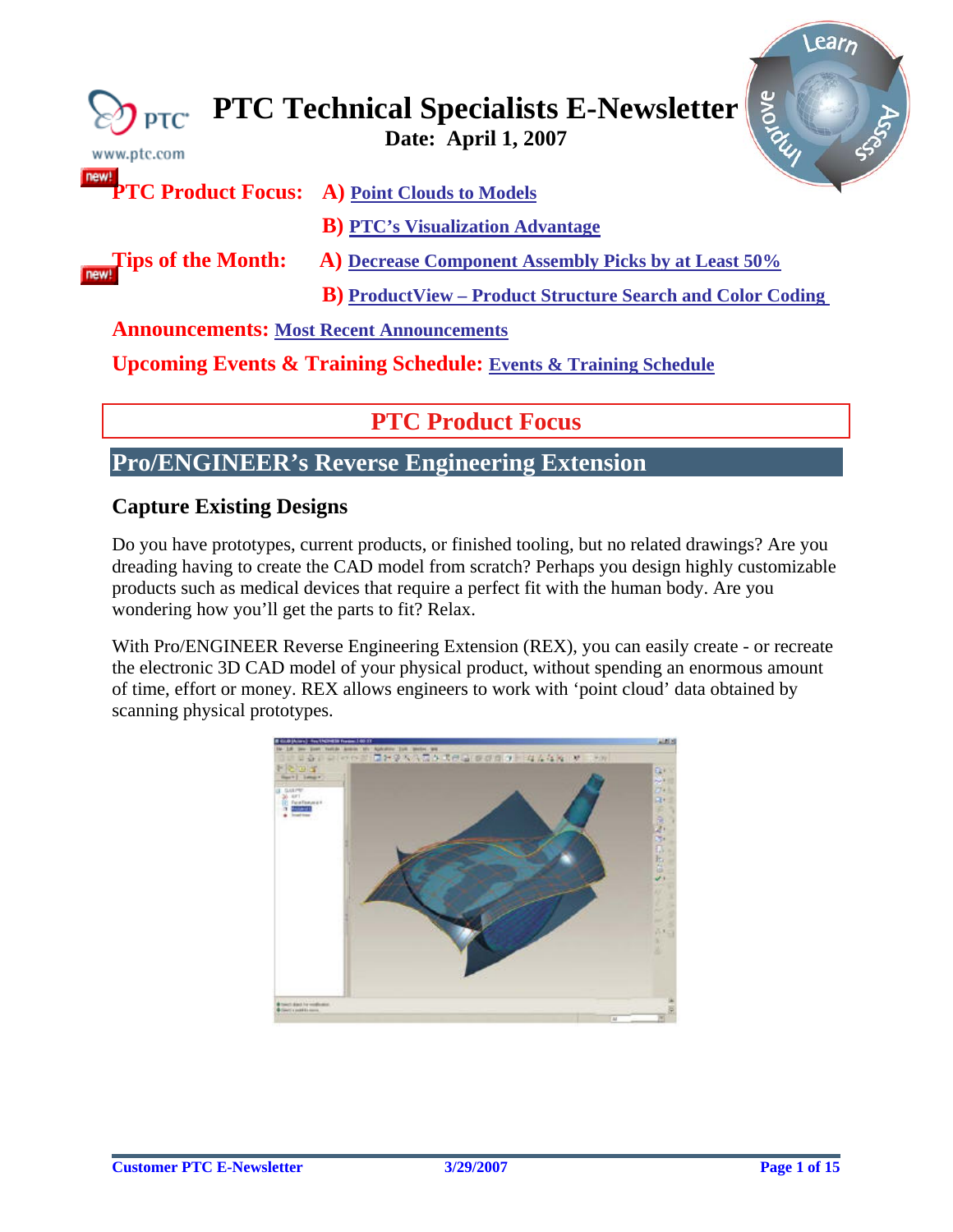## **Capabilities & Benefits:**

## **Point Cloud Refinement**:

- Point Cropping
- Noise Reduction
- Automatic deletion of outlying points
- Point Sampling (random, uniform and curvature sampling)
- Fill holes in scanned data



## **Dynamic Facet Modeling**

Automatic removal of webbing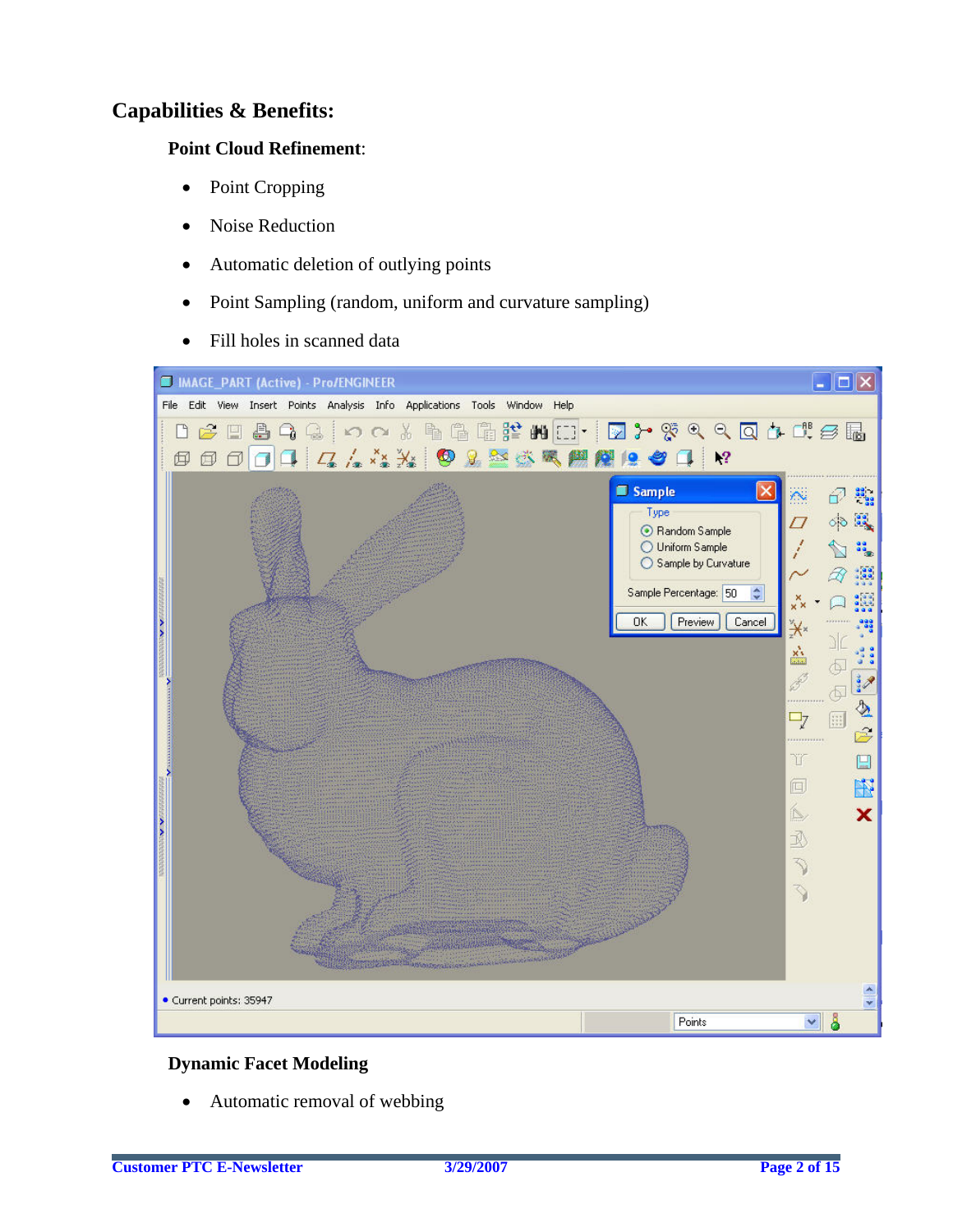- Removal of facets as singles, groups or user-defined cropping
- Hole filling
- Cleaning operations to redistribute the facets for a cleaner representation
- Decimating and refining operations to reduce or increase the number of facets
- Relax facets to generate a smoother representation



## **Flexible Curve Creation**

- Construct curves on a surface, from a surface boundary and through points
- Construct a curve from the results of an analysis feature such as along the fringe of a colored analysis plot

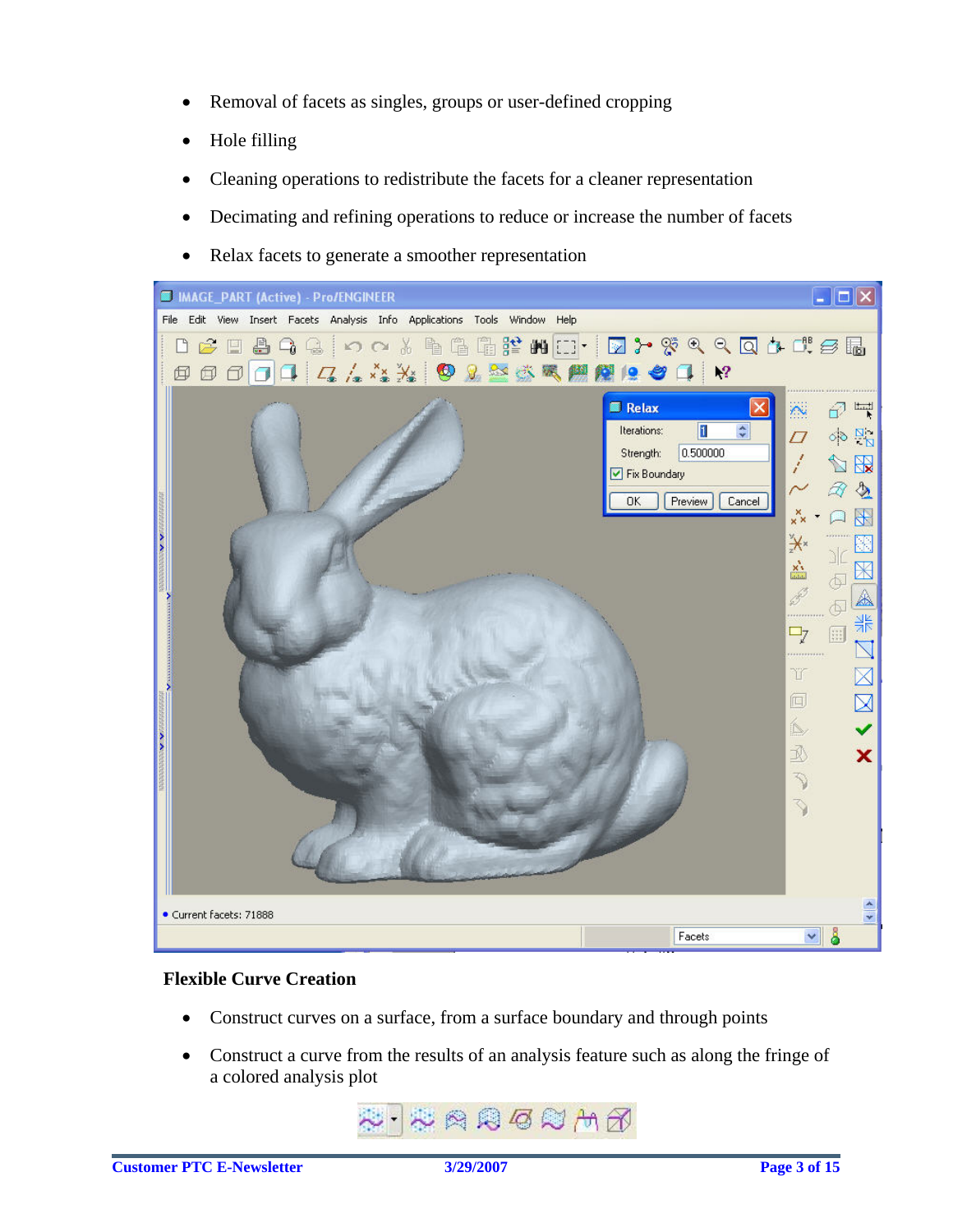## **Flexible Surface Creation**

• Develop analytical surfaces such as planes, cylinders, cones, revolutions and extrusions



- Create a surface from a bounding box or boundary
- Loft through multiple curves in one or two directions



• Create tangent, curvature and normal boundary conditions



• Automatically surface complex shapes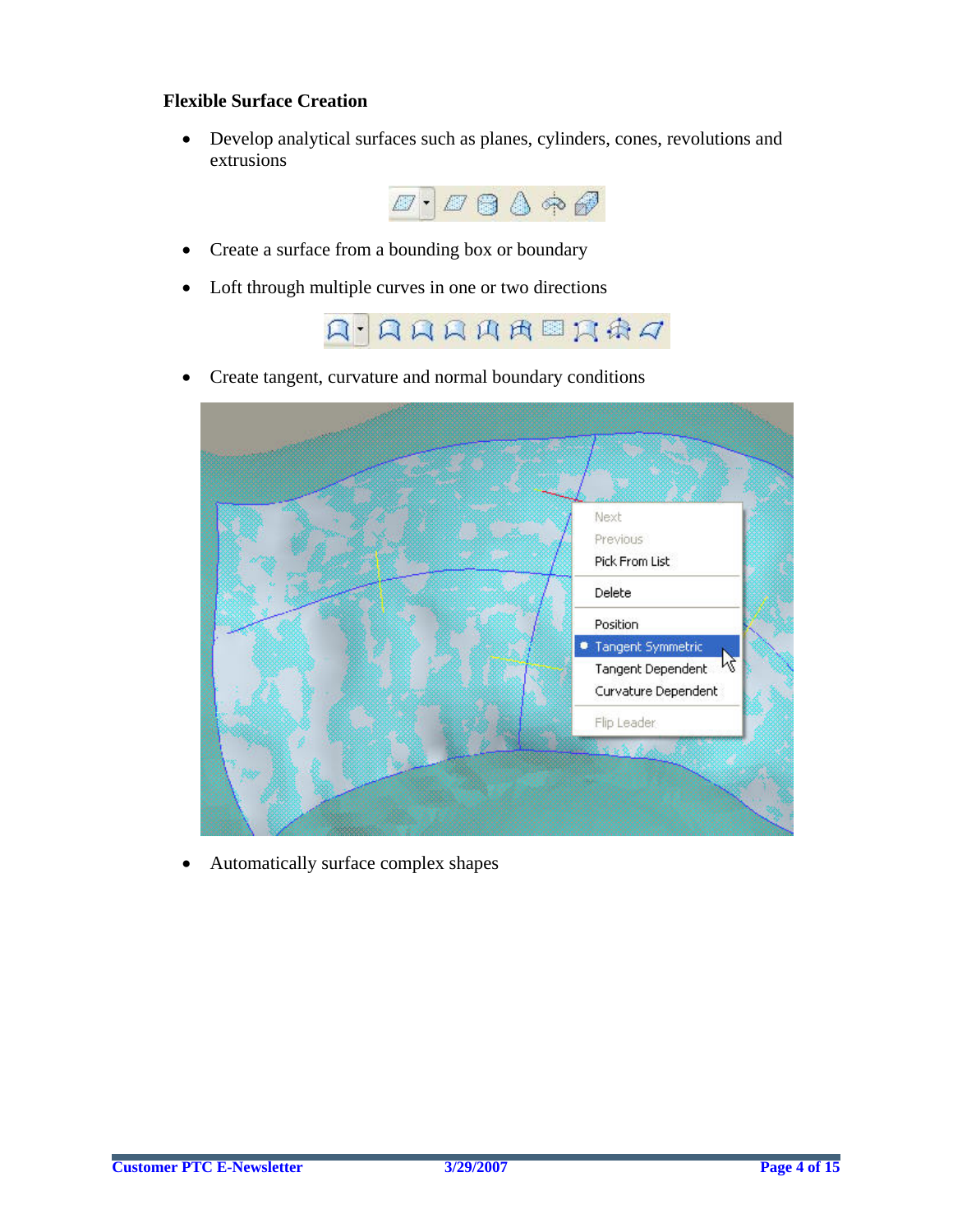

With Pro/ENGINEER Reverse Engineering, you are able to capture valuable data without having the original CAD files. The above image shows the resulting facet model from a scanned point cloud of a hip bone. Verification tools ensure that the resulting CAD model accurately represents the scanned data. Finally, we have our complete model.

## **Verification**

- Analyze the deviation between individual surfaces and the facets
- Fit new point cloud data to an existing model to implement design changes
- Analyze the deviation between the completed model and the original point cloud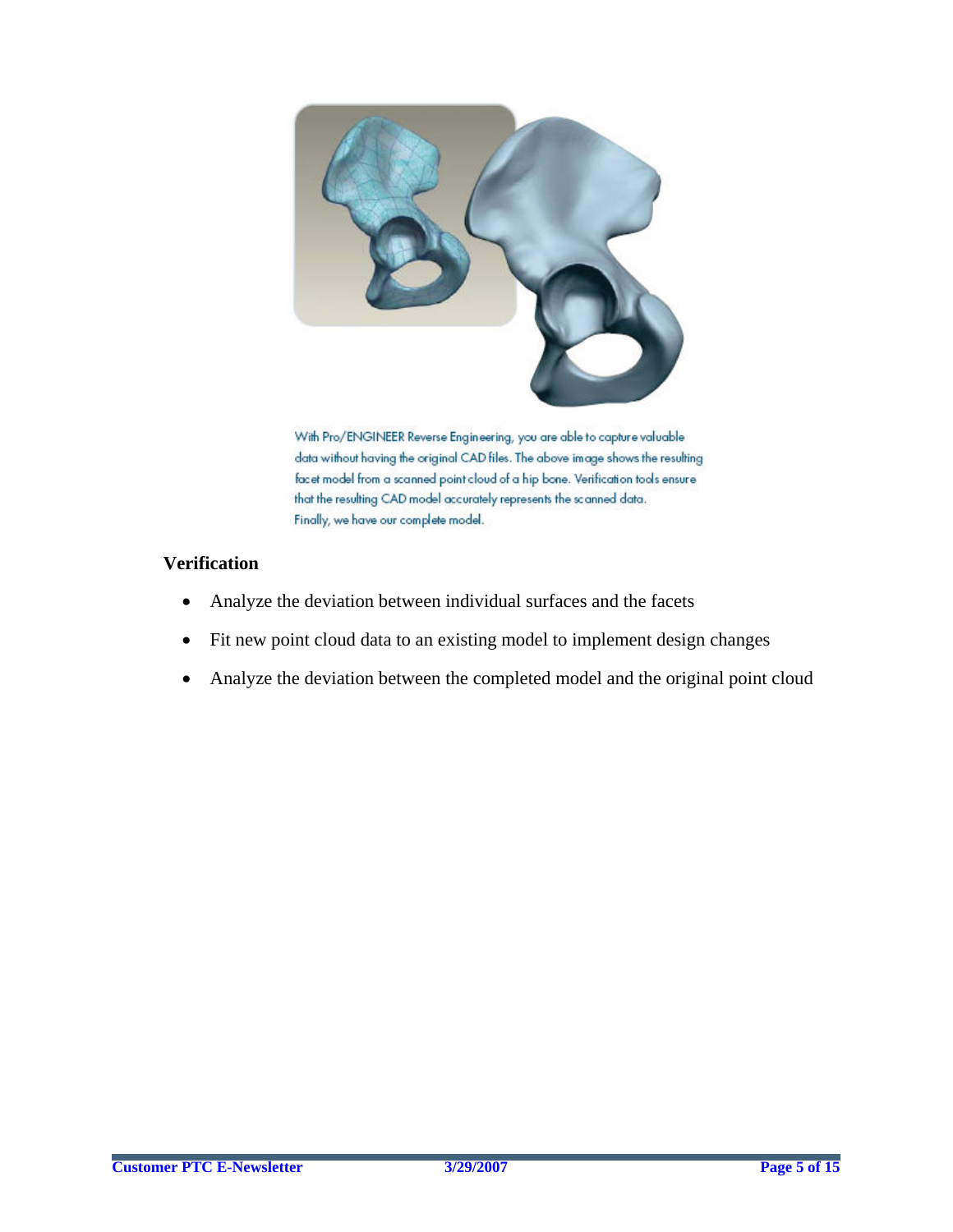<span id="page-5-0"></span>

Pro/ENGINEER Reverse Engineering Extension gives you the tools to model physical prototypes quickly and accurately without ever leaving Pro/ENGINEER. The resulting features can be redefined if changes are required.

# [Back To Top](#page-0-0)

# **PTC Product Focus**

**PTC's Visualization Advantage** 

[Click Here To View](http://members.shaw.ca/jpeng/newsletter/PTC_Technical_Specialists_E-Newsletter_04-01-2007_enterprise.pdf)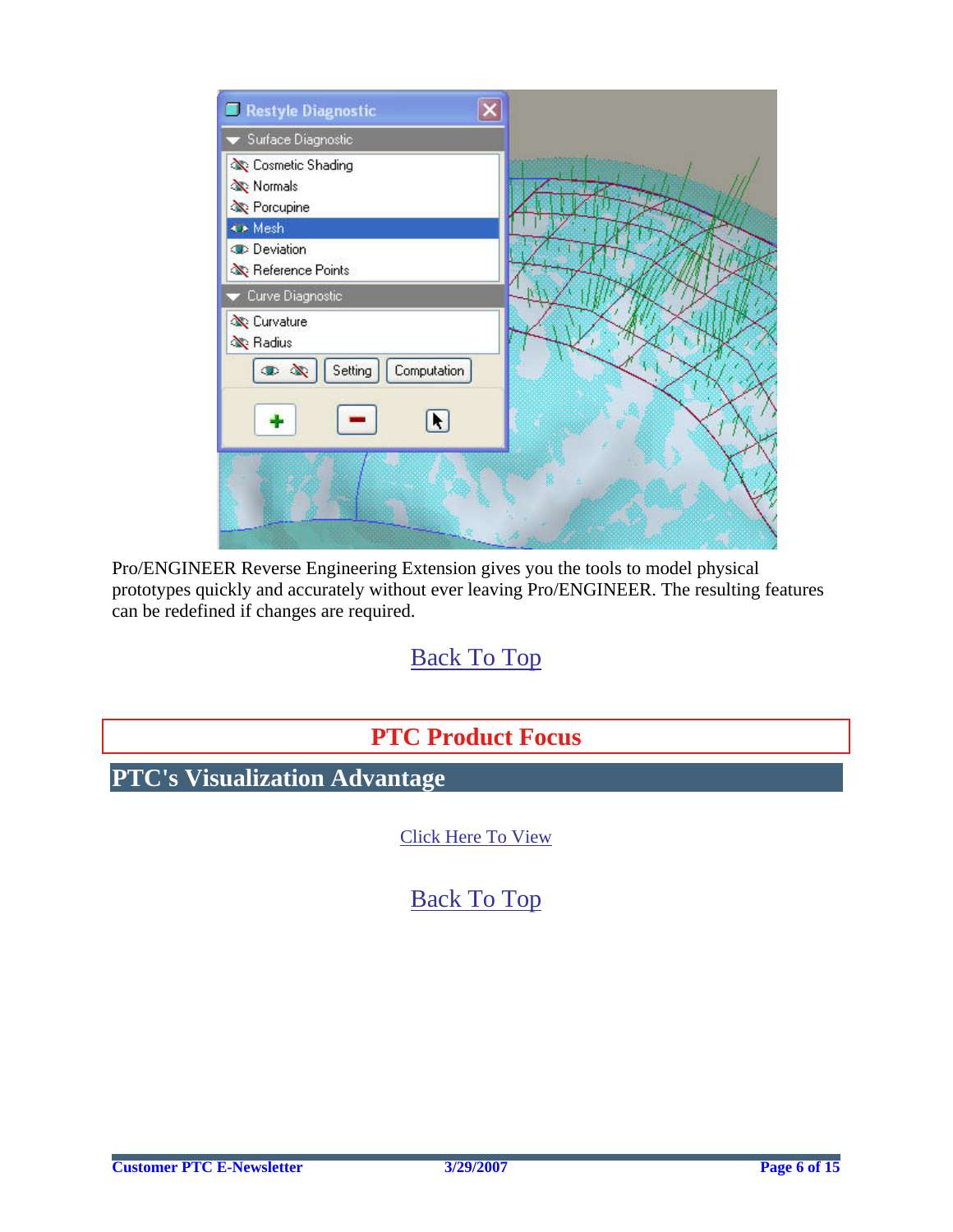# **Tips of the Month**

## <span id="page-6-0"></span>**Component Interfaces Speed Component Assembly**

How would you like to cut the picks required to assemble components in half?

Ever needed to zoom out to find a small component that is being assembled into a large assembly?

What if you never had to pick the component references for a component being assembled? This would cut your picks in half and mean that you would not need to see the component to select its' references. This is exactly what 'Component Interfaces' enables. They are also the gateway to enabling drag and drop assembly – eliminating all assembly picks.

## **Creating Component Interfaces:**

To get started, we will define how a simple screw will be assembled in any assembly. We will define an insert and a mate at the part level. These references will travel with the part to any assembly.

The component interface command is accessed through the 'Insert' toolbar.

| Analysis<br>Info<br><b>Insert</b>                                                                                          | Applications<br>Window<br>Tools<br>Help                                                                                                                                                                                                                                                                                                                                                                                                                 |
|----------------------------------------------------------------------------------------------------------------------------|---------------------------------------------------------------------------------------------------------------------------------------------------------------------------------------------------------------------------------------------------------------------------------------------------------------------------------------------------------------------------------------------------------------------------------------------------------|
| U Hole<br>间 Shell<br><b>A</b> Rib                                                                                          | $\begin{smallmatrix}\begin{smallmatrix}\mathbb{G} & \mathbb{G} & \mathbb{G} & \mathbb{G} & \mathbb{G} & \mathbb{G} & \mathbb{G} & \mathbb{G} & \mathbb{G} & \mathbb{G} & \mathbb{G} & \mathbb{G} & \mathbb{G} & \mathbb{G} & \mathbb{G} & \mathbb{G} & \mathbb{G} & \mathbb{G} & \mathbb{G} & \mathbb{G} & \mathbb{G} & \mathbb{G} & \mathbb{G} & \mathbb{G} & \mathbb{G} & \mathbb{G} & \mathbb{G} & \mathbb{G} & \mathbb{G} & \mathbb{G} &$<br>酯<br>D |
| No Draft<br>Round<br>Chamfer                                                                                               | ٠                                                                                                                                                                                                                                                                                                                                                                                                                                                       |
| Extrude<br>⊙® Revolve<br>Sweep<br>Blend<br>Swept Blend<br><b>Helical Sweep</b><br>Soundary Blend<br>Variable Section Sweep |                                                                                                                                                                                                                                                                                                                                                                                                                                                         |
| Model Datum                                                                                                                | Plane<br>Þ                                                                                                                                                                                                                                                                                                                                                                                                                                              |
| Cosmetic                                                                                                                   | Axis<br>r<br>Point                                                                                                                                                                                                                                                                                                                                                                                                                                      |
| A Style<br>Restyle<br>Facet Feature<br>Warp<br>Independent Geometry                                                        | Coordinate System<br>Default Coordinate System<br><b>Av Sketch</b><br>$\sim$ Curve                                                                                                                                                                                                                                                                                                                                                                      |
| User-Defined Feature<br>Foreign Surface<br>Shared Data<br>Advanced                                                         | Analysis<br>Component Interface<br>Reference<br>Component Interface<br>Z Annotation<br>Graph<br>Ribbon<br>Offset Planes                                                                                                                                                                                                                                                                                                                                 |

The component interfaces icon can also be

added to your toolbars via 'Tools'; 'Customize Screen.'

Once in the dialog for the component interface give the interface a name and define the assembly references that will be used wherever this part goes.

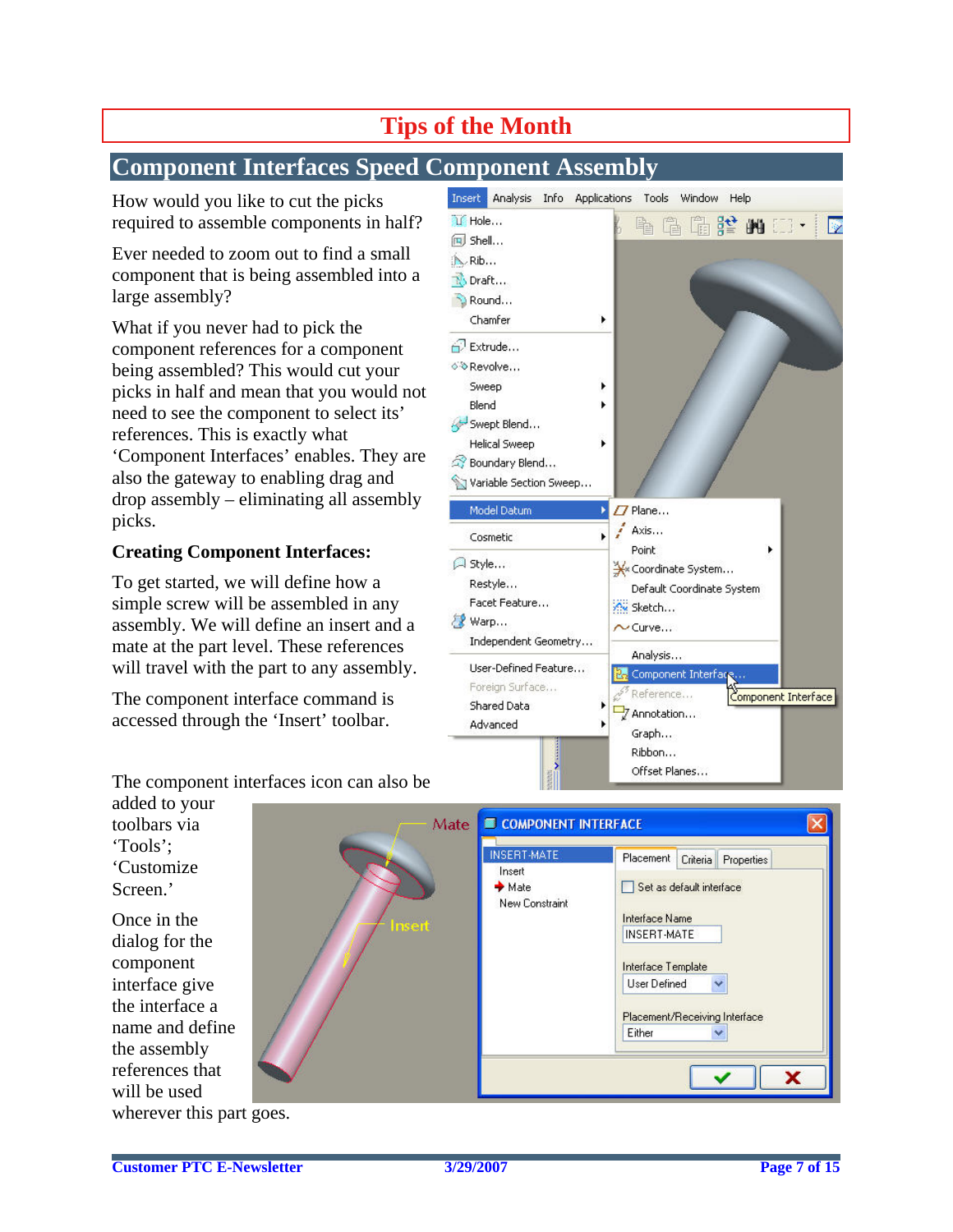When you complete the feature you will see the component interface in the model tree. In this example on the right you can see the component interface in the footer of the model tree.

If the part is a generic for a family table, verify the instances.

Now when I assemble this screw to an assembly the assembly dashboard already has insert and mate chosen. And there is more: the component references are already selected as well. I only need to select assembly insert and mate surfaces. Two picks to assemble a part.



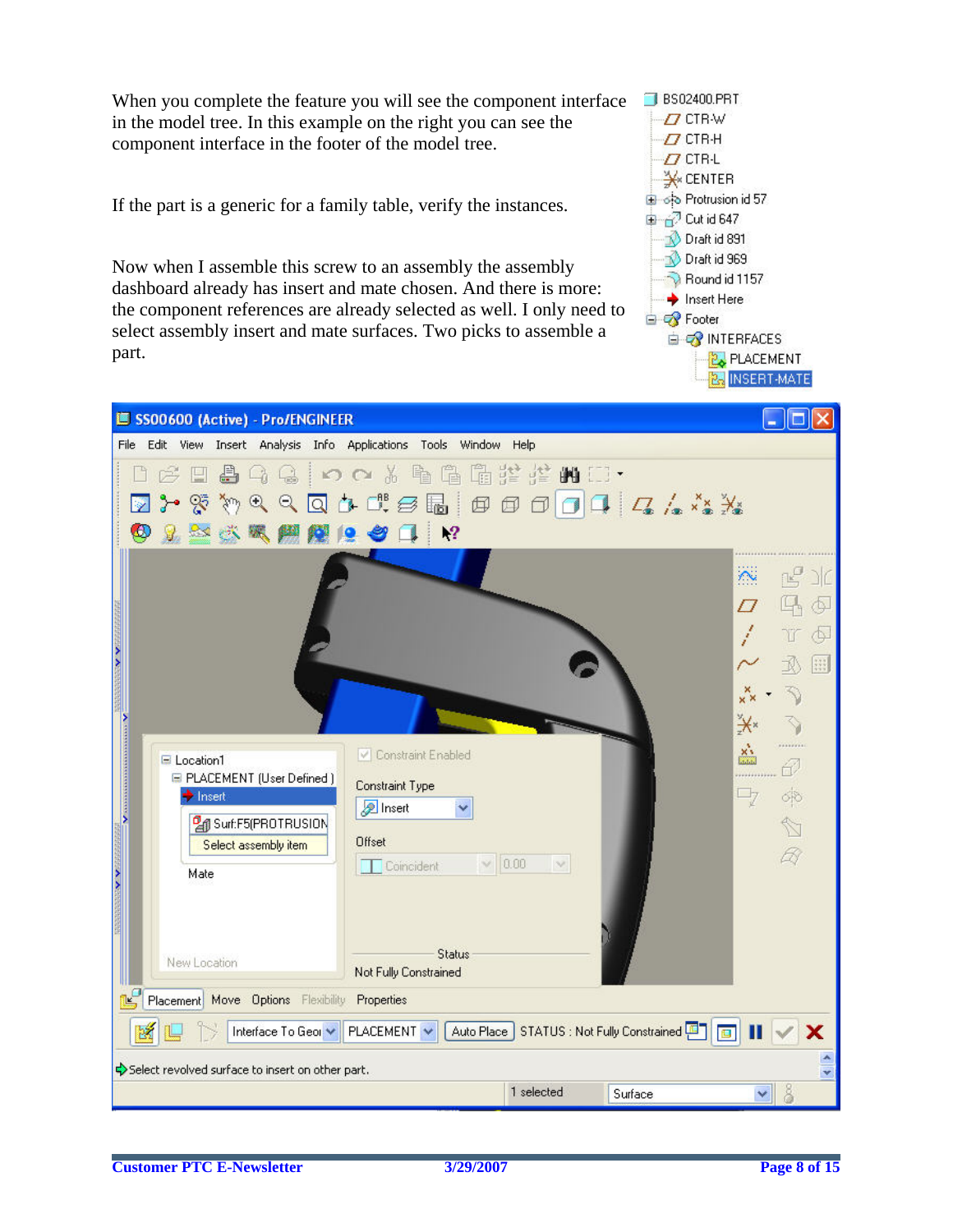Even more interesting is the capability to look for similar interfaces in the assembly. With 'Interface to Interface' chosen in the assembly dashboard and the 'Insert-mate' interface selected from the part, all of the possible assembly locations are presented to me as white dots.



I select all four white dots with the left mouse button. I have just assembled 4 parts with 4 picks.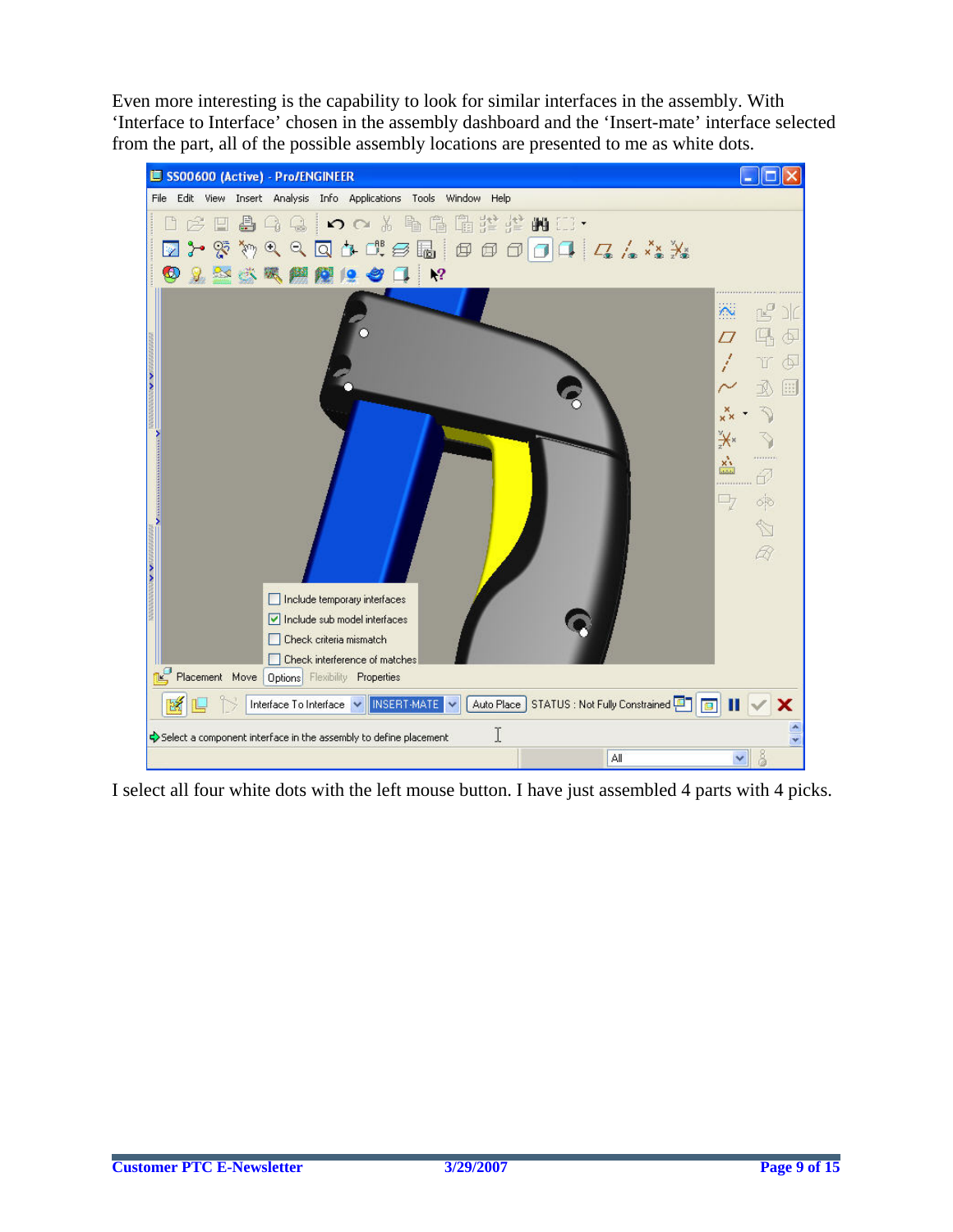

Note: The dashboard has options to check for interferences.

This should get you started. Here are some other things to explore:

- You can drag a part with interfaces into an assembly, release the part near the place that you want it assembled and Pro/ENGINEER will search for compatible references to autoassemble the part.
- You can match component interfaces to geometry at the assembly. Useful when interfaces are not designated throughout the assembly.
- You can also use 'Temporary Interfaces.' Whenever a component is placed in an assembly, the system "remembers" the placement set definition. When the same component is again placed in the assembly, you can place it using the temporary interface. You can activate this functionality under 'Tools,' 'Assembly Settings,' 'Placement Settings.' Or you can set the config.pro option 'create\_temp\_interfaces' to 'yes.'

The picks shown above are for Wildfire 3. The component interfaces can also be defined in Wildfire 2. The menu can be found under 'Edit';'Setup'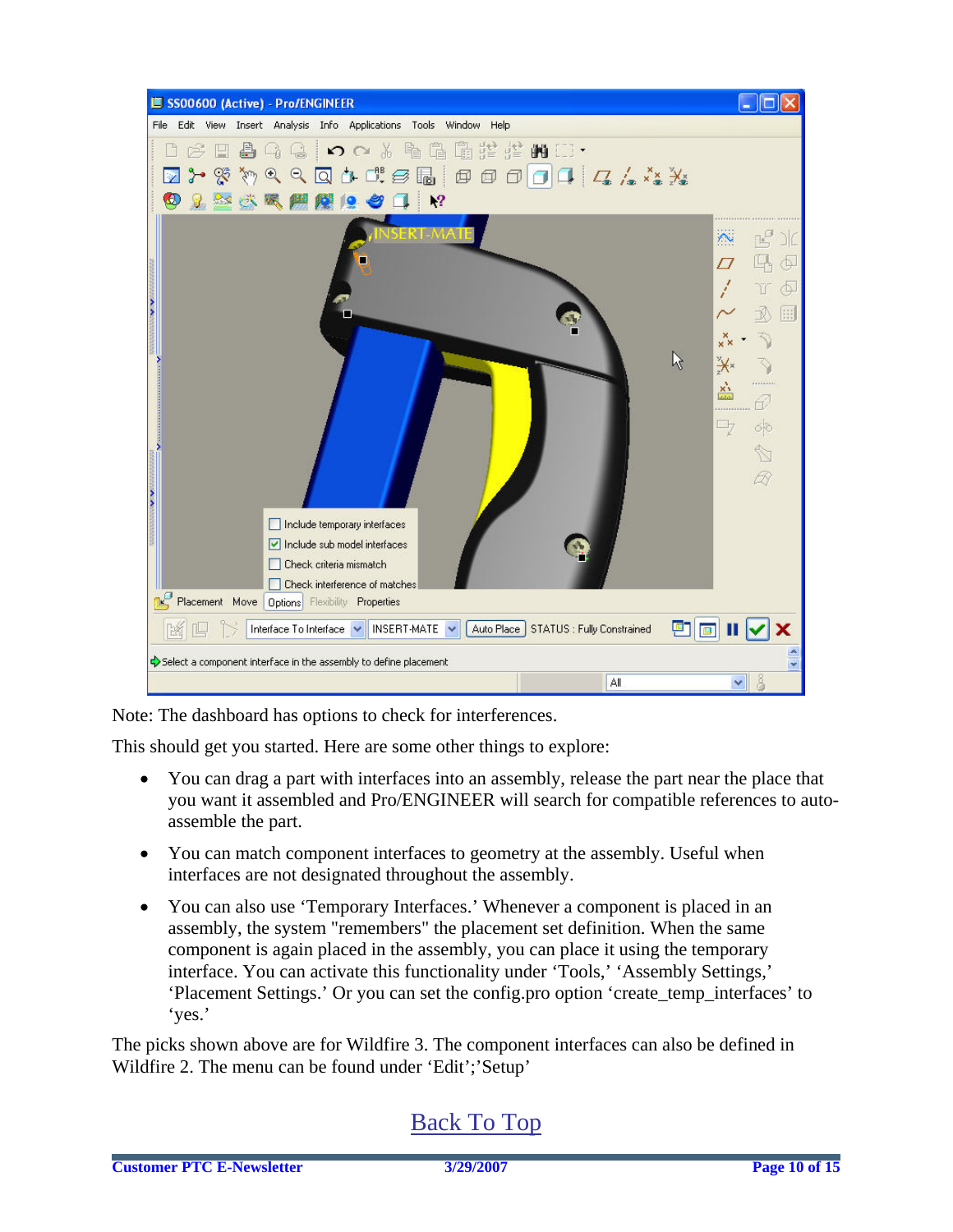**Tips of the Month** 

<span id="page-10-0"></span>**ProductView – Product Structure Search and Color Coding** 

[Click Here To View](http://members.shaw.ca/jpeng/newsletter/PTC_Technical_Specialists_E-Newsletter_04-01-2007_enterprise.pdf)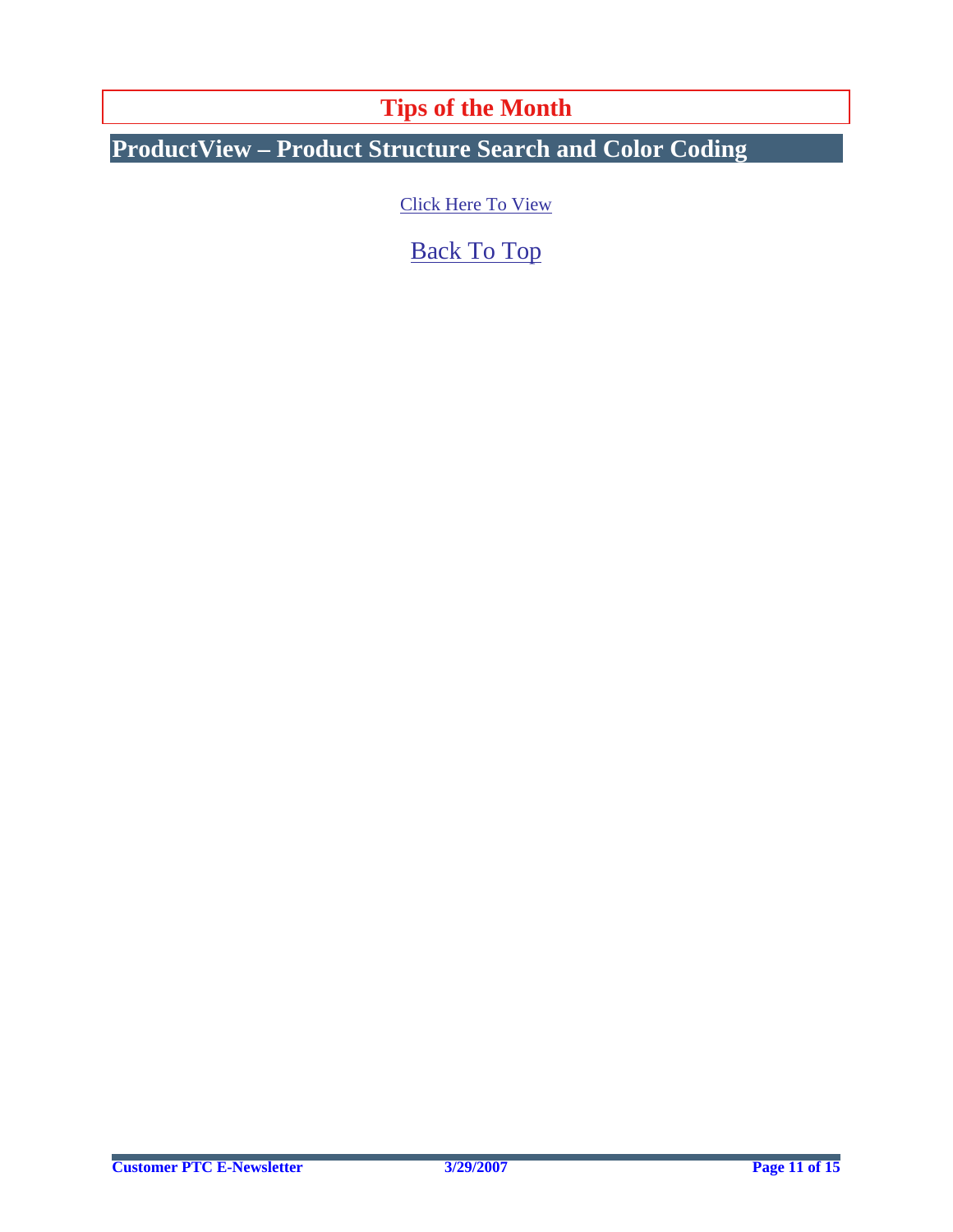## **Announcements**

## <span id="page-11-0"></span>Educational Resource Library

Learn things you always wanted to do - but didn't know you could.

This one stop educational resource library will help you learn more about PTC Solutions and provide you with technical materials developed by the product experts to help you become more productive.

Get tutorials, how-to videos and expert advice for:

- **Pro/ENGINEER** 
	- **EXECONCEPT** Conceptual and Industrial Design
	- **•** Detailed Design
	- **Simulation/Analysis**
	- Production
	- **Design Collaboration**
- Windchill PDMLink
- Windchill ProjectLink
- Pro/INTRALINK
- PTC Online Tools

Check out the [Educational Resource Library](http://www.ptc.com/community/proewf/newtools/tutorials.htm) today.

#### PTC Tips & Techniques Newsletter Archives

Miss an issue! Can't find that awesome technique you read about? Fear not, you can click on the link below and go through our Customer PTC E-Newsletter archives.

### [Click Here To Access](http://www.ptc.com/carezone/archive/index.htm)

It's better than finding the Covenant of the Ark!

### PTC Tips & Techniques Webcasts: Work Smarter. Not Harder.

Click below to see regularly scheduled Tips & Techniques technical Webcasts that are designed to provide you with the most popular time-saving tricks that Pro/ENGINEER users of all skill levels will find useful. Get more out of your maintenance dollars!

Tips & Techniques: Work Smarter Not Harder!

### **E-PROFILES IS HERE!!**

We have been eagerly anticipating the debut of the new electronic version of Profiles Magazine and now it is here! This new web site will supplement the print edition of the magazine and will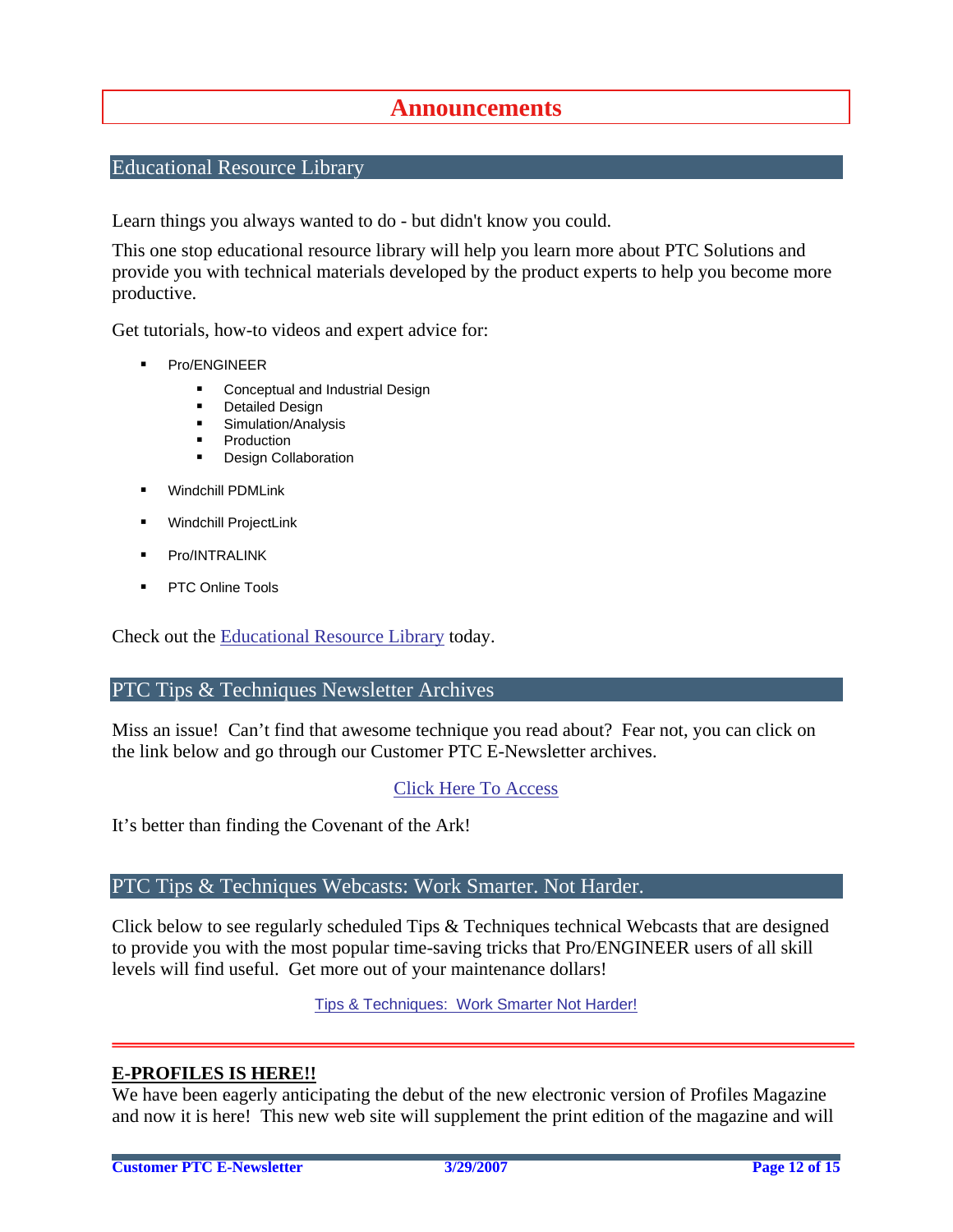provide new useful features not feasible with paper media. e-Profiles will provide you with 24x7, worldwide access to key information previously available exclusively in the print version. "Tips & Tricks," a popular feature pioneered by Pro/USER, has also moved to the web and will be expanded as the site matures.

Please take a few minutes to check out this new web site. We don't think you will be disappointed.

<http://profilesmagazine.com/>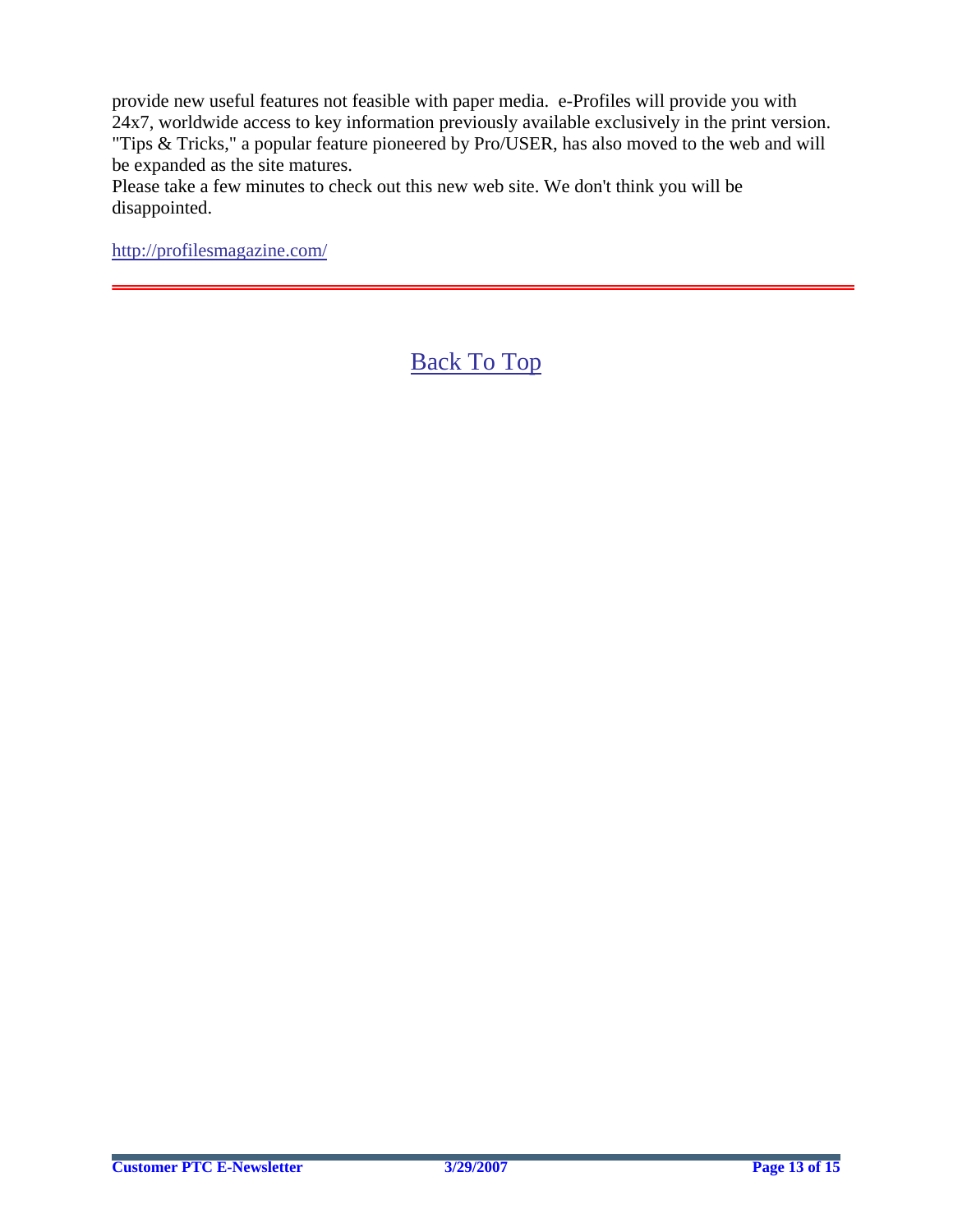## **Upcoming Events & Training Class Schedules**

<span id="page-13-0"></span>

| Upcoming, 2007   | Your local Pro/Engineer User Groups<br>http://www.ptcuser.org/rugs/                   |
|------------------|---------------------------------------------------------------------------------------|
| June 3 - 6, 2007 | Tampa, Florida<br><b>PTC/USER International Conference</b><br>http://www.ptcuser.org/ |

#### Events

Our seminars and conferences seek to provide you with relevant information regarding product development trends in your industry as well as innovative software learning experiences. Think of them as a constructive day off where you can share experiences and swap ideas with your peers.

If you can't manage to get away, we'll bring it to you. Check back often for regularly scheduled live webcast events.

## [You're Invited to Attend…](http://www.ptc.com/company/news/events/index.htm)

Please visit the [PTC Education Services](http://www.ptc.com/services/edserv/) website for the latest training information including course descriptions, schedules, locations, and pricing.

• Attend a course at any PTC Center and receive a free copy of Pro/ENGINEER Wildfire Student Edition!

<http://www.ptc.com/services/edserv/index.htm>

### Live Instructor-Lead Virtual PTC Training Courses

Virtual Classrooms provide interactive learning with a trained PTC instructor in convenient and manageable sessions that last approximately 4 hours over a series of days. It's easy to join a class right from your desk using a phone or voice-over IP technology.

Sessions are performed just like a traditional ILT (including interactive exercises where you and the instructor can work on lab exercises together) and feature some of our most popular ILT courses. These sessions cover the exact same material as the traditional ILT in-center courses. Also look for some of our most frequently requested mini-topics delivered in the same format that are only an hour - two hours in duration.

If you have any questions about these sessions or would like to see getting other courses, not on this list, on the schedule please feel free to contact me for more details. They are a great way to bring training to you without you having to worry about location or being out from work for long stretches.